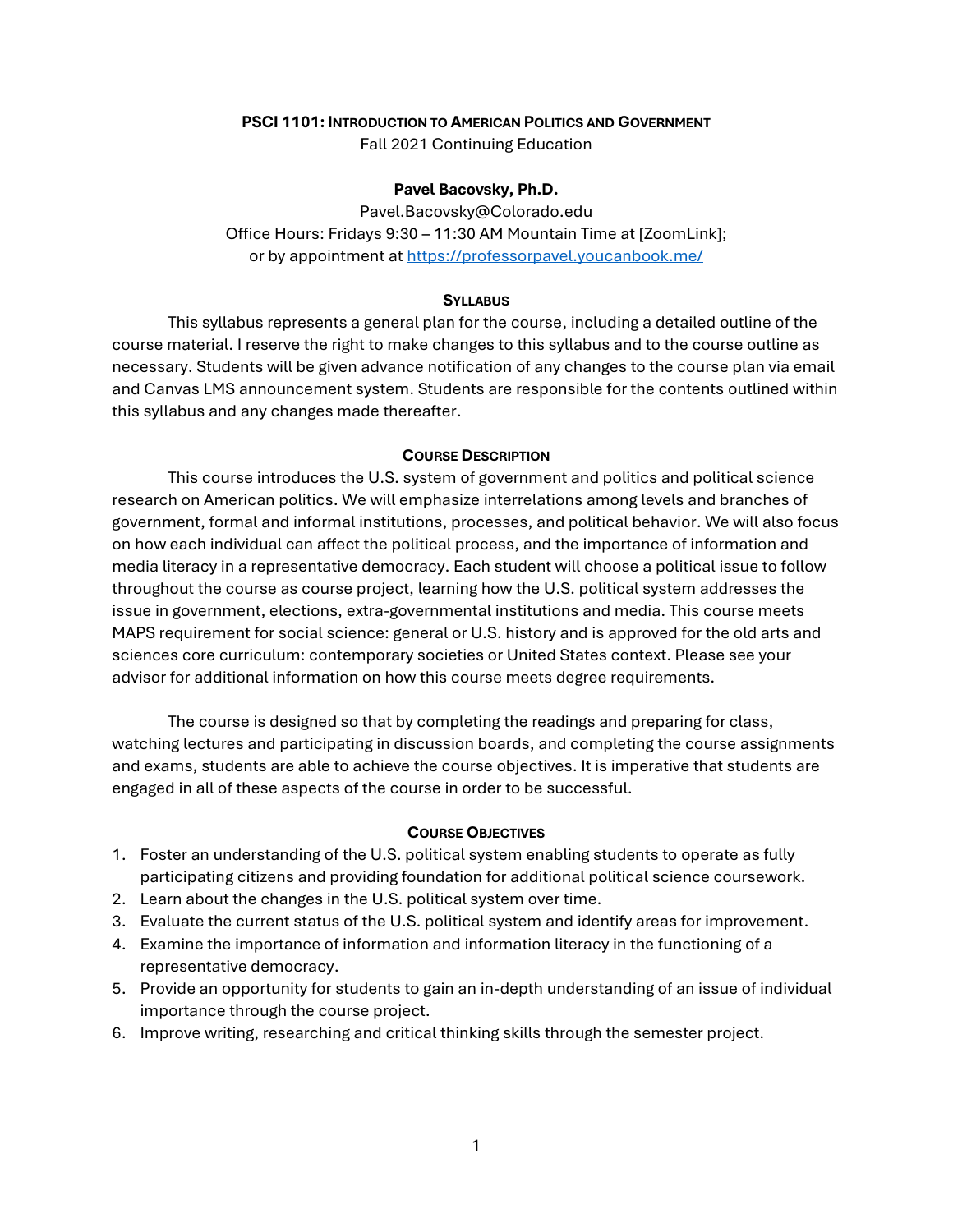### **REQUIRED TEXTS**<sup>1</sup>

Bianco, William T., and David T. Cannon. 2020. *American Politics Today*. Full 7th edition. Norton. ISBN 978-0-393-53958-5.

Canon, David T., et al. 2018. *The Enduring Debate*. 8th edition. Norton. ISBN 978-0-393-28365-5.

### **OFFICE HOURS AND EMAIL PROTOCOL**

Office hours for this course will be held on Zoom on Fridays from 9:30 to 11:30 am Mountain Time. The Zoom Meeting ID and passcode are posted at the top of the syllabus, and should remain consistent for the duration of the course. If there is any change to that information, I will send an email and Canvas LMS announcement. You can also meet with me by appointment, and you can book a meeting using the link: [https://professorpavel.youcanbook.me/.](https://professorpavel.youcanbook.me/)

Outside of office hours, I am best reached by email. I respond to emails within 24 hours Monday through Friday. I recommend you do not attempt to email me with time-sensitive questions on Friday after 5 PM as I do not guarantee I will get to them over the weekend.

**Emails constitute professional correspondence**. They should be formatted as a letter, with a greeting and a sign-off. You should tell me in the subject line the reason for the email. I will not respond to emails that read like text messages or are missing key grammar components such as punctuation marks.

### **ASSIGNMENTS & GRADING**

Your final grade will be based on the following four graded items:

- Three Unit Exams (50%),
- Course Project (30%), and
- Discussion Board Participation (20%).

## Three Unit Exams (50%)

There will be three exams in this course, one after each of the course units, covering only the material from that unit. You will have a 24-hour window to start and finish the exam. Within that period, you will have 60 minutes from opening the exam to submit your answers to Canvas LMS. You will have only one attempt to complete the exam. I will deduct 20 points from the exam grade for every hour that the exam is late. The exams are open note and open book, but you are not allowed to work together or use outside help. Exams will be administered via Canvas LMS. Consult Canvas for exam due dates. You must take all three exams to receive a passing grade in the course.

## Course Project (30%)

Each student will choose a political issue of interest to follow throughout the semester, and complete one benchmark assignment. The purpose of this assignment is to assist students in learning about their chosen issue. This assignment is designed to prepare students to write the project capstone paper. Consult Canvas for the benchmark assignment handout and due date.

<sup>1</sup> Prior editions of the *APT* textbook are acceptable as long as you do not go earlier than 5th edition. Note that page numbers and exercises may differ and so your mileage with the earlier editions will vary. Due to the substantial changes between 7th and 8th edition of *The Enduring Debate*, you need to obtain the most recent one.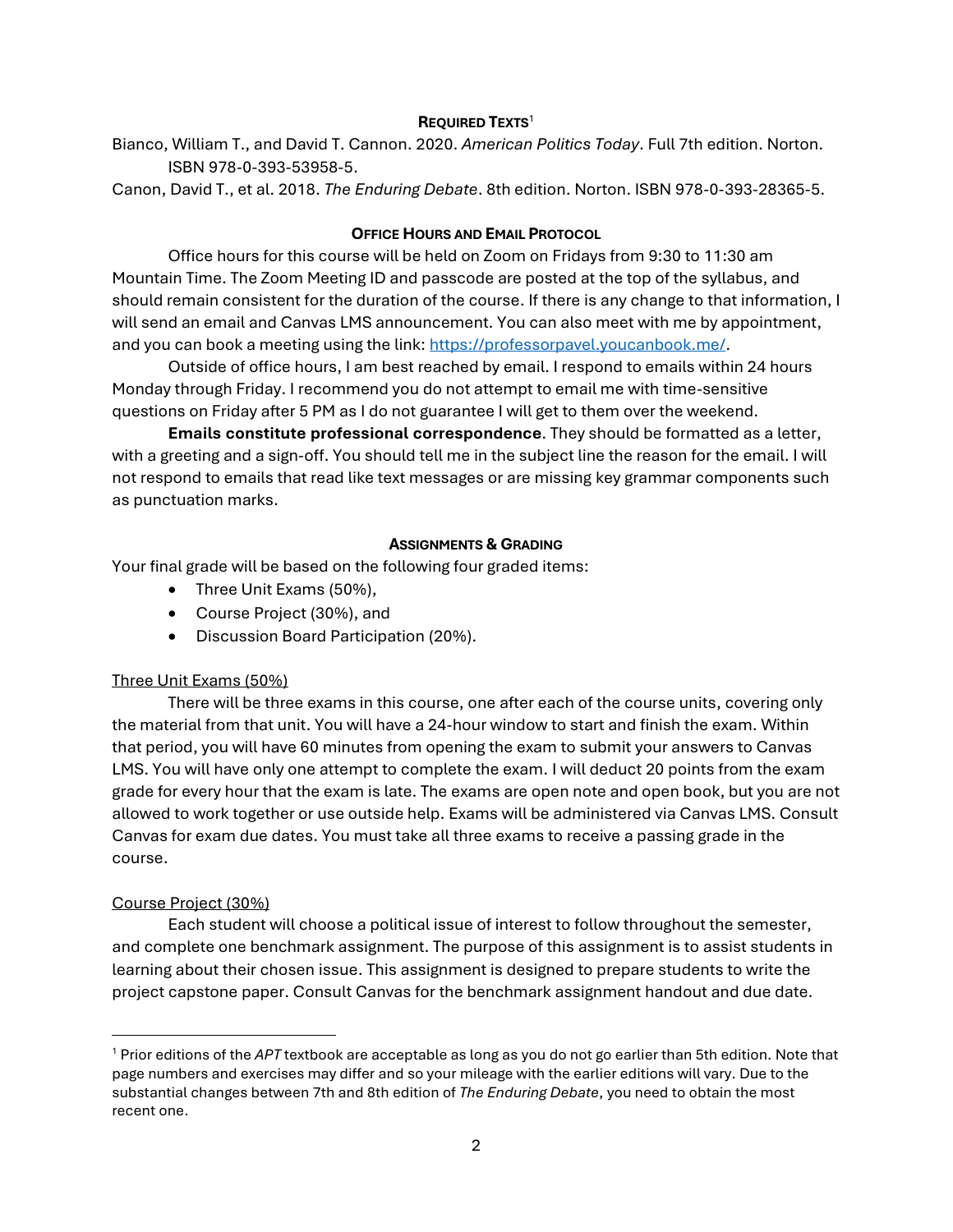The resulting capstone paper should be 5 pages typed, double-spaced, with 1-inch margins, in a 12-point font. Paper length does not include title, title pages, bibliography, graphs, pictures, or other non-text materials. You should use the benchmark assignment as the source of your research for this paper. You must submit this paper to receive a passing grade in this class. Consult Canvas for specific paper handout and for the due date.

# Discussion Board Participation (20%)

For each topic covered, you will be assigned to read a chapter from *The Enduring Debate*. You will then discuss the contents of the chapter in the relevant canvas discussion board. You will be given discussion questions to which you will be required to write a short (100 – 150 words) reply. You will be also required to post at least two replies to your peers' responses, as well as to respond to any comments left on your post. Posts and replies must be meaningful and backed up by material from the relevant course readings and lectures. Simple "I agree" or "this is a good post" reactions will not cut it. You may bring in sources from outside the class but this is not required.

|  |  | Your final grade will be determined based on the following scale: |
|--|--|-------------------------------------------------------------------|
|  |  |                                                                   |
|  |  |                                                                   |

|       |             | $B+$      | $89.9 - 87$ | $C+$      | $ 79.9 - 77$ | $D+$ | $69.9 - 67$ |        |
|-------|-------------|-----------|-------------|-----------|--------------|------|-------------|--------|
| l A   | $100 - 94$  | B         | $86.9 - 83$ | <b>C</b>  | 76.9-73      | D    | $66.9 - 63$ | < 59.9 |
| $A -$ | $93.9 - 90$ | <b>B-</b> | $82.9 - 80$ | <b>C-</b> | $72.9 - 70$  | D-   | $62.9 - 60$ |        |

| <b>LECTURE</b> | <b>CONTENT</b>                                               | <b>ASSIGNMENT</b>                                                                                                                               |  |
|----------------|--------------------------------------------------------------|-------------------------------------------------------------------------------------------------------------------------------------------------|--|
| Unit 1         | <b>Foundations of the American Political System</b>          |                                                                                                                                                 |  |
| Topic 1.1      | Introduction to American<br><b>Politics and Government</b>   | American Politics Today, Chapter 1                                                                                                              |  |
| Topic 1.2      | The Constitution, Political<br>Culture, and the Founding     | American Politics Today, Chapter 2 and The Declaration<br>of Independence<br>The Enduring Debate, Chapter 1                                     |  |
| Topic 1.3      | Federalism                                                   | American Politics Today, Chapter 3, The Articles of the<br>Confederation, and The Constitution and Amendments<br>The Enduring Debate, Chapter 2 |  |
| Topic 1.4      | <b>Civil Liberties</b>                                       | American Politics Today, Chapter 4<br>The Enduring Debate, Chapters 3                                                                           |  |
| Topic 1.5      | Civil Rights                                                 | American Politics Today, Chapter 5<br>The Enduring Debate, Chapter 4                                                                            |  |
| Unit 2         | <b>American Politics and Extra-Governmental Institutions</b> |                                                                                                                                                 |  |
| Topic 2.1      | <b>Public Opinion</b>                                        | American Politics Today, Chapter 6                                                                                                              |  |
| Topic 2.2      | Media                                                        | American Politics Today, Chapter 7<br>The Enduring Debate, Chapter 9                                                                            |  |

# **COURSE OUTLINE**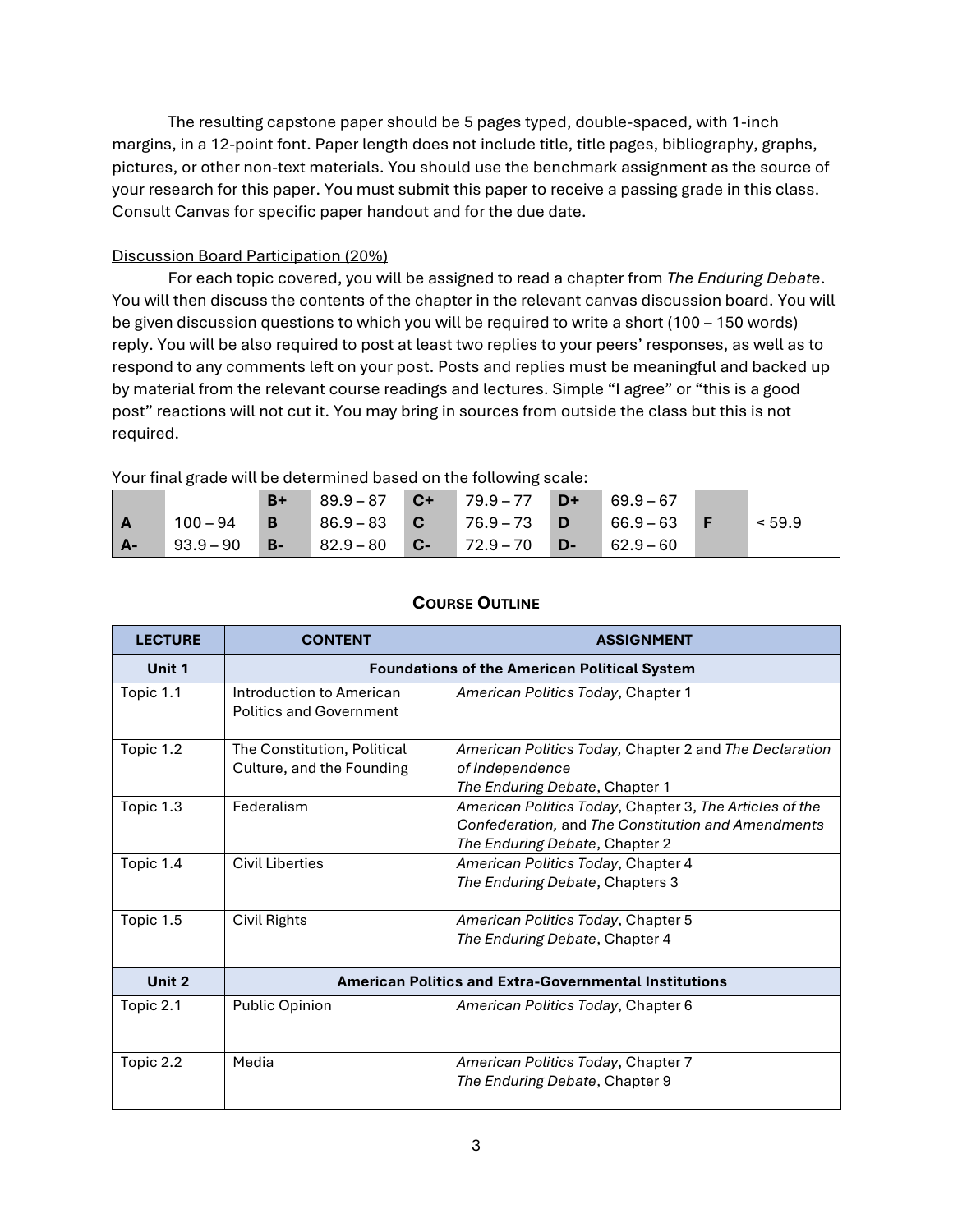| Topic 2.3                           | <b>Political Parties</b>                           | American Politics Today, Chapter 8<br>The Enduring Debate, Chapter 11  |  |
|-------------------------------------|----------------------------------------------------|------------------------------------------------------------------------|--|
| Topic 2.4                           | Elections                                          | American Politics Today, Chapter 9<br>The Enduring Debate, Chapter 10  |  |
| Topic 2.5<br><b>Interest Groups</b> |                                                    | American Politics Today, Chapter 10<br>The Enduring Debate, Chapter 12 |  |
| Unit 3                              | <b>American Political Institutions</b>             |                                                                        |  |
| Topic 3.1                           | The Legislative Branch                             | American Politics Today, Chapter 11<br>The Enduring Debate, Chapter 5  |  |
| Topic 3.2                           | The Executive Branch, Part 1:<br>The Presidency    | American Politics Today, Chapter 12<br>The Enduring Debate, Chapter 6  |  |
| Topic 3.3                           | The Executive Branch, Part 2:<br>The Bureaucracy   | American Politics Today, Chapter 13<br>The Enduring Debate, Chapter 7  |  |
| Topic 3.4                           | The Judicial Branch                                | American Politics Today, Chapter 14<br>The Enduring Debate, Chapter 8  |  |
| Unit 4                              | <b>Public Policy</b>                               |                                                                        |  |
| Topic 4.1                           | Domestic Policy, Part 1:<br><b>Economic Policy</b> | American Politics Today, Chapter 15<br>The Enduring Debate, Chapter 13 |  |
| Topic 4.2                           | Domestic Policy, Part 2:<br>Social Policy          | American Politics Today, Chapter 16<br>The Enduring Debate, Chapter 14 |  |
| Topic 4.3                           | Foreign Policy                                     | American Politics Today, Chapter 17<br>The Enduring Debate, Chapter 15 |  |

### **GENERAL COURSE AND UNIVERSITY POLICIES**

### **Course Plagiarism Policy**

All students enrolled in a University of Colorado Boulder course are responsible for knowing and adhering to the Honor Code. Violations of the policy may include: plagiarism, cheating, fabrication, lying, bribery, threat, unauthorized access to academic materials, clicker fraud, submitting the same or similar work in more than one course without permission from all course instructors involved, and aiding academic dishonesty. All incidents of academic misconduct will be reported to the Honor Code [\(honor@colorado.edu\)](mailto:honor@colorado.edu); 303-492-5550). Students who are found responsible for violating the academic integrity policy will be subject to nonacademic sanctions from the Honor Code as well as academic sanctions from the faculty member. Additional information regarding the [Honor Code](https://www.colorado.edu/osccr/honor-code) academic integrity policy can be found at the Honor Code [Office website.](https://www.colorado.edu/osccr/honor-code)